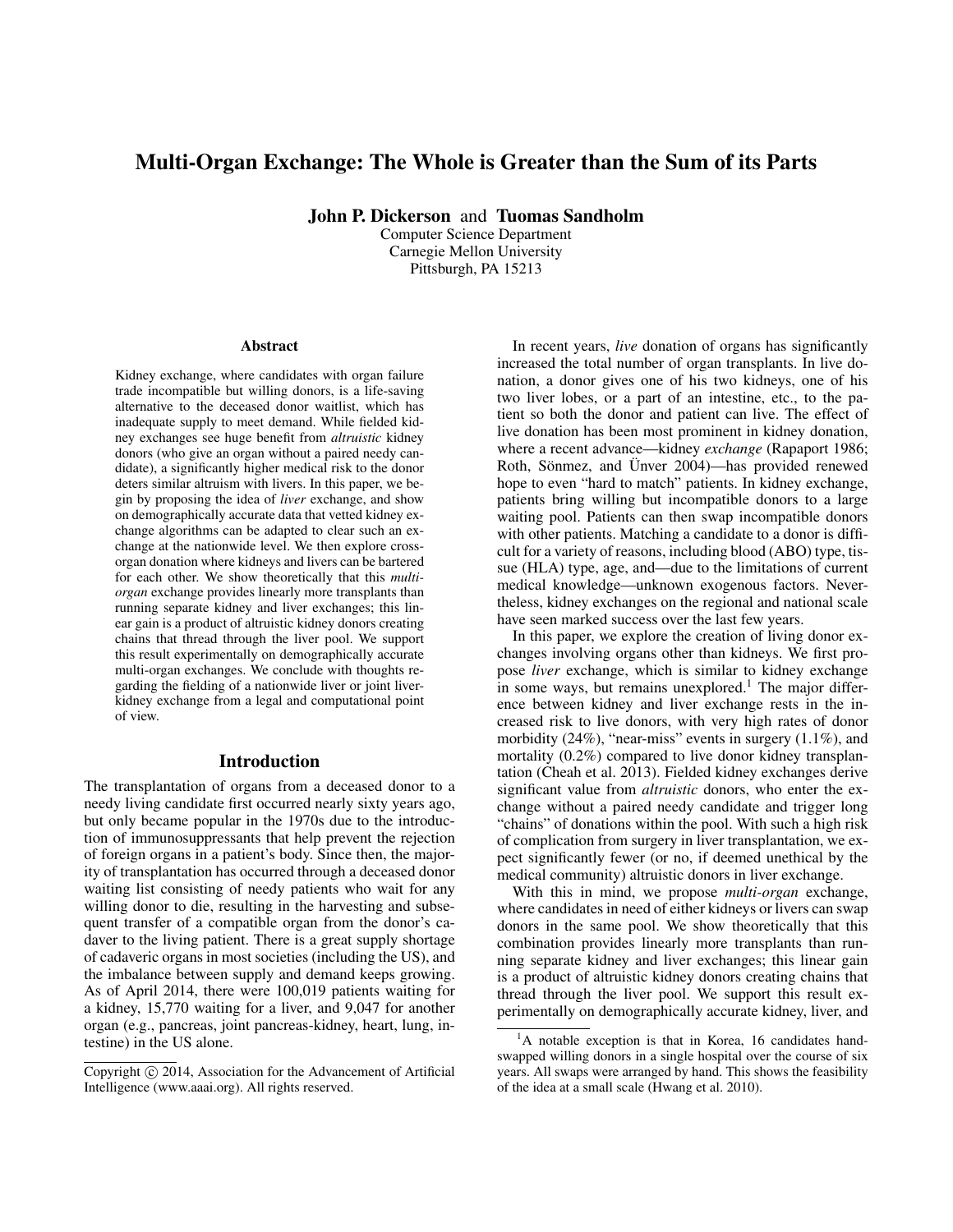cross-organ exchanges. We conclude with thoughts regarding the fielding of a nationwide liver or joint liver-kidney exchange from a legal and computational point of view.

This paper provides the first foray into the theory and computational methods necessary to set the groundwork for a fielded nationwide liver or multi-organ exchange. It is clear that such exchanges would be highly beneficial for sustaining life and creating value in society.

### **Preliminaries**

In order to develop a nationwide liver or multi-organ exchange, we must first accurately model the realities of such an exchange and design optimal, scalable clearing algorithms for it. In this section, we describe the creation of a *compatibility graph* representing the space of possible swaps among  $n$  candidate-donor pairs, based on traits of the candidates and donors. We then describe the *clearing problem*, a formalization of the process used to determine an optimal set of swaps.

### Compatibility Graph

We begin by encoding an *n*-patient organ exchange as a directed graph. Construct one vertex for each incompatible candidate-donor pair. Add an edge e from one candidatedonor vertex  $v_i$  to another  $v_j$ , if the candidate at  $v_j$  can take a liver lobe or kidney from the donor at  $v_i$ . This process creates a compatibility graph for the general concept of barter exchange, where participants can swap items with each other. Within the compatibility graph, a cycle  $c$  represents a possible swap, with each vertex in the cycle obtaining the item of the next vertex. A matching is a collection of *disjoint* cycles; no vertex can give out more than one item (e.g., more than one kidney or liver lobe). Cycles ensure that donors give items if and only if their patients receive organs.

Fielded kidney exchanges also gain great utility through the use of *chains* (Rees et al. 2009). An altruistic donor initiates a chain by donating his organ to a patient, whose paired donor donates her organ to another patient, and so on. Due to significantly increased medical risk to living donors of other organs, we do not expect many (or possibly any) altruistic donors outside of kidney exchanges (Cheah et al. 2013).

#### The Clearing Problem

The *clearing problem* is that of finding a maximumcardinality matching consisting of disjoint chains and cycles of length at most some small constant L. The cycle-length constraint is crucial since all operations in a cycle have to be performed simultaneously. Were this not the case, a donor might back out after his incompatible partner has received an organ. This backing out is legal because, in nearly all countries including the US, it is illegal to form a binding contract over the exchange of organs. The availability of operating rooms, doctors, and staff causes long cycles to be unexecutable. As is the practice in the US-wide kidney exchange and most other real kidney exchanges, we let  $L = 3$ . Chains need not be limited in length (and typically are not in practice); were a donor to renege before giving an organ but after his paired patient had received the organ, then no remaining pair in the pool has lost its "bargaining chip"—although the collapse of the chain is not desired.

Denote the set of all (uncapped length) chains and all cycles of length no greater than L by  $C(L)$ . Let |c| represent the number of candidate-donor pairs in a cycle or chain  $c$ . Then, given binary indicator variables  $\forall c \in C(L)$ , we must solve the following integer linear program:

$$
\max \sum_{c \in C(L)} |c| \, x_c \qquad s.t. \qquad \sum_{c:v_i \in c} x_c \le 1 \quad \forall v_i \in V
$$

The clearing problem with any fixed  $L > 2$  is NPcomplete (Abraham, Blum, and Sandholm 2007). (The cases  $L = 2$  with no chains and  $L = \infty$  can be solved in polynomial time.) Significantly better (i.e., higher cardinality) results are found with  $L = 3$  over  $L = 2$ , so solving the NP-complete version of the problem is necessary in practice (Roth, Sönmez, and Ünver 2007). The problem, at least with respect to kidneys, can be solved optimally in practice at the steady-state nationwide scale using a specialized tree search algorithm based on the branch-and-price framework for integer programming (Abraham, Blum, and Sandholm 2007). We will later discuss this algorithm in more detail as well as enhancements to it for liver exchange and multiorgan exchange.

## Combining Exchanges Results in Linearly More Matches

In this section, we show that combining independent liver and kidney exchanges leads to a linear gain in the aggregate number of matches. We show this in an adapted version of a recent random graph model for kidney exchange due to Ashlagi et al. (2012). They adapt sparse Erdős-Rènyi graphs to a model of kidney exchange with two classes of candidate: those with many incoming edges and those with very few incoming edges (intuitively, "easy-to-match" and "hard-tomatch" candidates). That model mimics the basic structure of compatibility graphs seen in fielded kidney exchanges.

They build a random directed compatibility graph  $D(n, \lambda, t(n), p_L, p_H)$  with n candidate-donor pairs,  $t(n)$ altruistic donors, a fraction  $\lambda$  < 1 of the *n* candidatedonor pairs—representing *lowly-sensitized*, easy-to-match patients—who have probability  $p<sub>L</sub>$  of an incoming edge from each vertex in the pool, and a fraction  $1 - \lambda > 0$  of the n candidate-donor pairs—representing *highly-sensitized*, hard-to-match patients—who have probability  $p<sub>H</sub>$  of an incoming edge from each vertex in the pool. We assume  $p_L$ 0 is constant, and  $p_H = \frac{c}{n}$  for some constant  $c > 1$ ; thus, the graph induced by only those  $1-\lambda$  fraction of (sensitized) vertices with incoming edge probability  $p<sub>H</sub>$  is sparse.

We assume, for kidney exchange compatibility graphs  $D_K$ ,  $t(n) > 0$ ; however, for liver exchange graphs  $D_L$ ,  $t(n) = 0$  (i.e., there are no altruistic liver donors). Finally, define the graph join operator  $D = join(D<sub>K</sub>, D<sub>L</sub>)$ between a kidney exchange graph  $D<sub>K</sub>$  and liver exchange graph  $D<sub>L</sub>$  as follows: add directed edges between candidatedonor pairs in both pools in accordance with each pair's associated probability ( $p_L$  or  $p_H$ ); do not add edges from the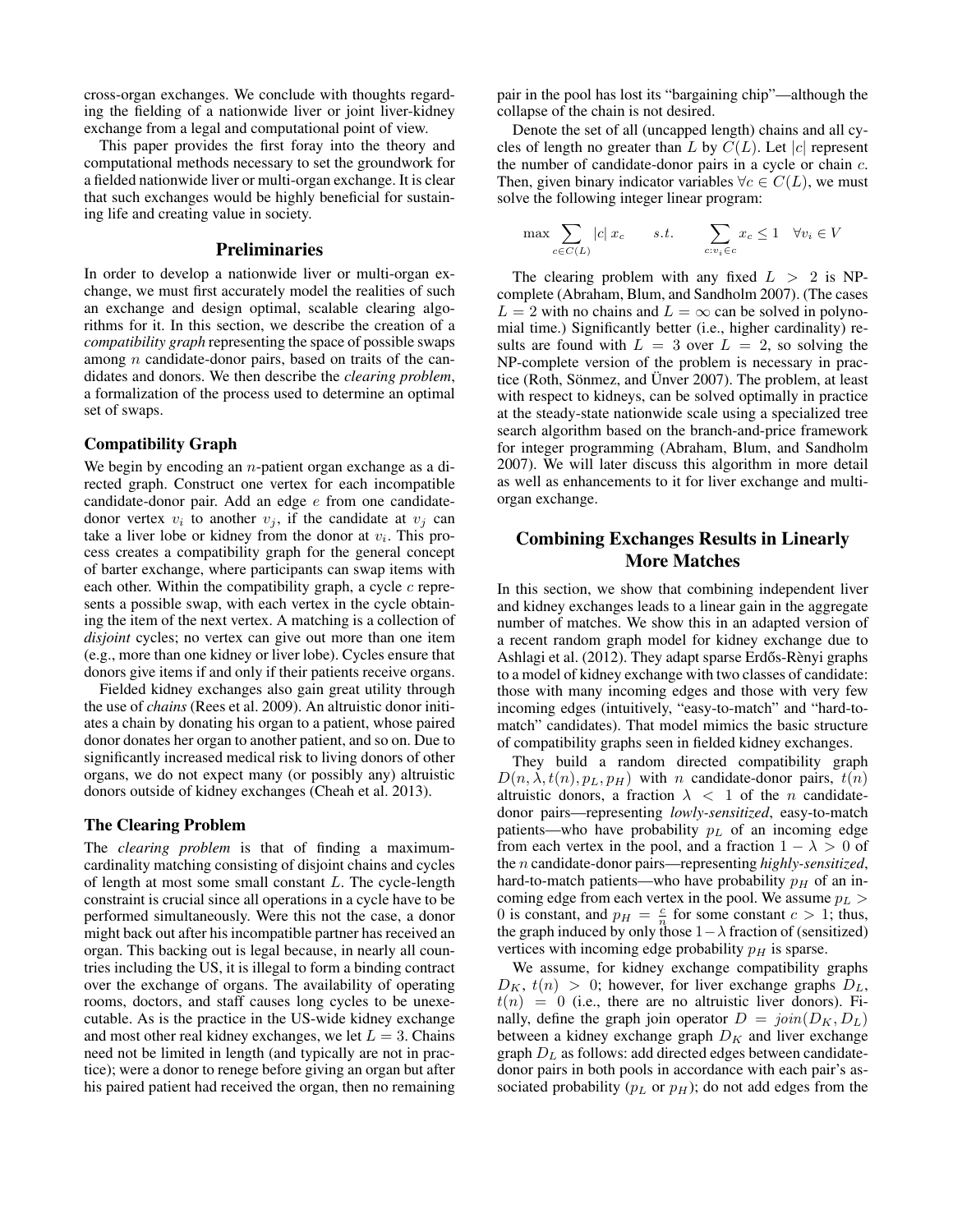$t(n)$  altruistic donors in  $D<sub>K</sub>$  to vertices in  $D<sub>L</sub>$  (since altruistic kidney donors are unwilling to donate a liver). $<sup>2</sup>$ </sup>

In the following theoretical results, we consider cycles of length at most some constant but chains of any length; this mimics current practice in kidney exchange, and would likely mimic that of fielded liver exchange. Thus, an *efficient matching* allocates the maximum number of transplants in cycles of size no more than some constant and chains of any length. Both results build on the work of Ashlagi et al. (2012), which considers only a single kidney exchange.

Proposition 1 assumes a linear (in the number of candidate-donor pairs) number of altruistic donors, while Proposition 2 works with just a constant number of altruistic donors. We omit the proof of Proposition 1 due to space, and contrast both theoretical results at the end of this section.

**Proposition 1.** *Consider*  $\beta > 0$  *and*  $\gamma > 0$ *, kidney compatibility graph*  $D_K$  *with*  $n_K$  *pairs and*  $t(n_K) = \beta n_K$  *altruistic donors, and liver compatibility graph*  $D_L$  *with*  $n_L = \gamma n_K$ *pairs. Then any efficient matching on*  $D = join(D_K, D_L)$ *matches*  $\Omega(n_K)$  *more pairs than the aggregate of any such efficient matchings on*  $D_K$  *and*  $D_L$  *(with probability approaching 1 as*  $n_K$  *approaches*  $\infty$ *).* 

**Proposition 2.** *Consider*  $\gamma > 0$ *, kidney compatibility graph*  $D_K$  with  $n_K$  pairs and constant  $t > 0$  altruistic donors, *and liver compatibility graph*  $D_L$  *with*  $n_L = \gamma n_K$  *pairs. Then there exists*  $\lambda' > 0$  *such that for all*  $\lambda < \lambda'$ *, any efficient matching on*  $D = join(D_K, D_L)$  *matches*  $\Omega(n_K)$ *more pairs than the aggregate of any such efficient matchings on*  $D_K$  *and*  $D_L$  *(with constant positive probability).* 

*Proof sketch.* For small enough  $\lambda$  and large enough c, with high probability there exists a set  $S_K$  (of size at least  $n_K/2$ ) of highly-sensitized pairs in  $D<sub>K</sub>$  that are "too far" away from lowly-sensitized pairs in  $D<sub>K</sub>$  to be matched in a cycle of capped length and must be matched in a chain triggered by an altruist  $a$  or not matched at all (Ashlagi et al. 2012). By similar reasoning, there exists a larger set  $S_{K\&L}$  of highlysensitized pairs in the combined kidney and liver graph (of size at least  $(n_K + n_L)/2 = (1 + \gamma)n_K/2$  that must be matched by an a-initiated chain or not at all.

We apply a general result on sparse random directed graphs from Krivelevich, Lubetzky, and Sudakov (2013): as c increases, a directed path of length approaching  $|S_K|$  in  $S_K$  and  $|S_{K\&L}|$  in  $S_{K\&L}$  exists. Then with constant positive probability there exists an edge from  $a$  to one of the vertices in the first half of the directed path in  $S_K$  (Ashlagi et al. 2012); thus, the size of this  $a$ -initiated chain approaches at least  $|S_K|/2 \geq n_K/4$  and at most  $|S_K| \leq n_K$  as c increases. Similarly, with a different but still constant positive probability there exists an edge from  $a$  to one of the vertices in the first  $(\gamma/2)|S_K|$  vertices of the directed path in  $S_{K\&L}$  (recall that, in expectation,  $1/(1 + \gamma)$  fraction of this portion of the path are in the original kidney graph  $D_K$ , and  $\gamma/(1+\gamma)$  in expectation are in  $D<sub>L</sub>$  and thus have probability 0 of an incoming edge from  $a$ ), resulting in a chain of length

approaching at least  $(1 + \gamma/2)|S_K| > |S_K|$  in expectation (as  $c \to \infty$ ). Thus, by combining pools, we see an increase approaching at least  $\gamma/2|S_K|$ , which is  $\Omega(n_K)$ . This is a linear increase in overall efficiency since  $n_L = \gamma n_K$ . ear increase in overall efficiency since  $n_L = \gamma n_K$ .

Intuitively, Propositions 1 and 2 show the theoretical efficacy of combining kidney exchange with alternate organ exchanges (where altruistic donation is less likely to be popular or deemed ethically acceptable).<sup>3</sup> We will support Proposition 1 empirically in the coming sections.

On the dense model for organ exchange. Initial research on random graph models for organ exchange adapted *dense* (constant probability of an edge existing) Erdős-Rènyi graphs to kidney exchange (Ashlagi and Roth 2011; Dickerson, Procaccia, and Sandholm 2012b). Fielded exchanges have proven to be sparse in practice—as in the theory above—and thus actual pools and their optimal matchings do not align with these dense models (Ashlagi et al. 2012; Ashlagi, Jaillet, and Manshadi 2013; Dickerson, Procaccia, and Sandholm 2013; 2014). Still, we note that the efficiency results in the dense model with chains (Theorem 1 of Dickerson, Procaccia, and Sandholm (2012b)) can be applied directly to independent liver exchange and multi-organ exchange to yield efficient matchings with linear expected overall gain from combining pools (given a linear number of altruists) for large enough compatibility graphs.

## Generating and Clearing Demographically Accurate Pools

In this section, we describe our method for generating organ exchange graphs. We then describe the standard kidney exchange clearing algorithm and, motivated by generated realistic liver and kidney exchange graphs, present a tweak to this algorithm to decrease liver exchange solution time.

## Data Generation

In order to create an at-scale nationwide liver or multi-organ exchange, we first have to develop a compatibility graph generator with which we can run simulations. First, we draw data from reliable sources (here, specific to the US). Second, this data is fed into a graph creation algorithm that probabilistically determines the existence of compatible and incompatible candidate-donor pairs, as well as compatibility constraints between different candidate-donor pairs. In the large, with high probability, graphs generated by this algorithm will mimic the demographics that would prevail in a large-scale fielded exchange in the US. (Plugging different raw data (e.g., age, weight, blood type distributions) into

<sup>&</sup>lt;sup>2</sup>For the sake of clarity, we assume that the  $p_L$  (resp.  $p_H$ ) for  $D_K$  equals the  $p_L$  (resp.  $p_H$ ) for  $D_L$ . This is without loss of generality; all that matters is that  $p_L$  be constant and  $p_H = \frac{c}{n}$  for  $c > 1$ .

<sup>&</sup>lt;sup>3</sup>While Proposition 2 may seem like a stronger result due to its relaxed reliance on a constant number of altruistic kidney donors (instead of the linear number in Proposition 1), the numerator  $c$  in  $p_H = c/n$  may be required to be quite large (although still constant), the  $\lambda$  sensitivity constant quite small, and the result also holds with constant positive probability instead of holding with probability approaching one. We feel this makes Proposition 1 a more relevant result overall than Proposition 2 for the composition (in terms of pool sensitization and number of altruistic donors) of currently fielded kidney exchanges.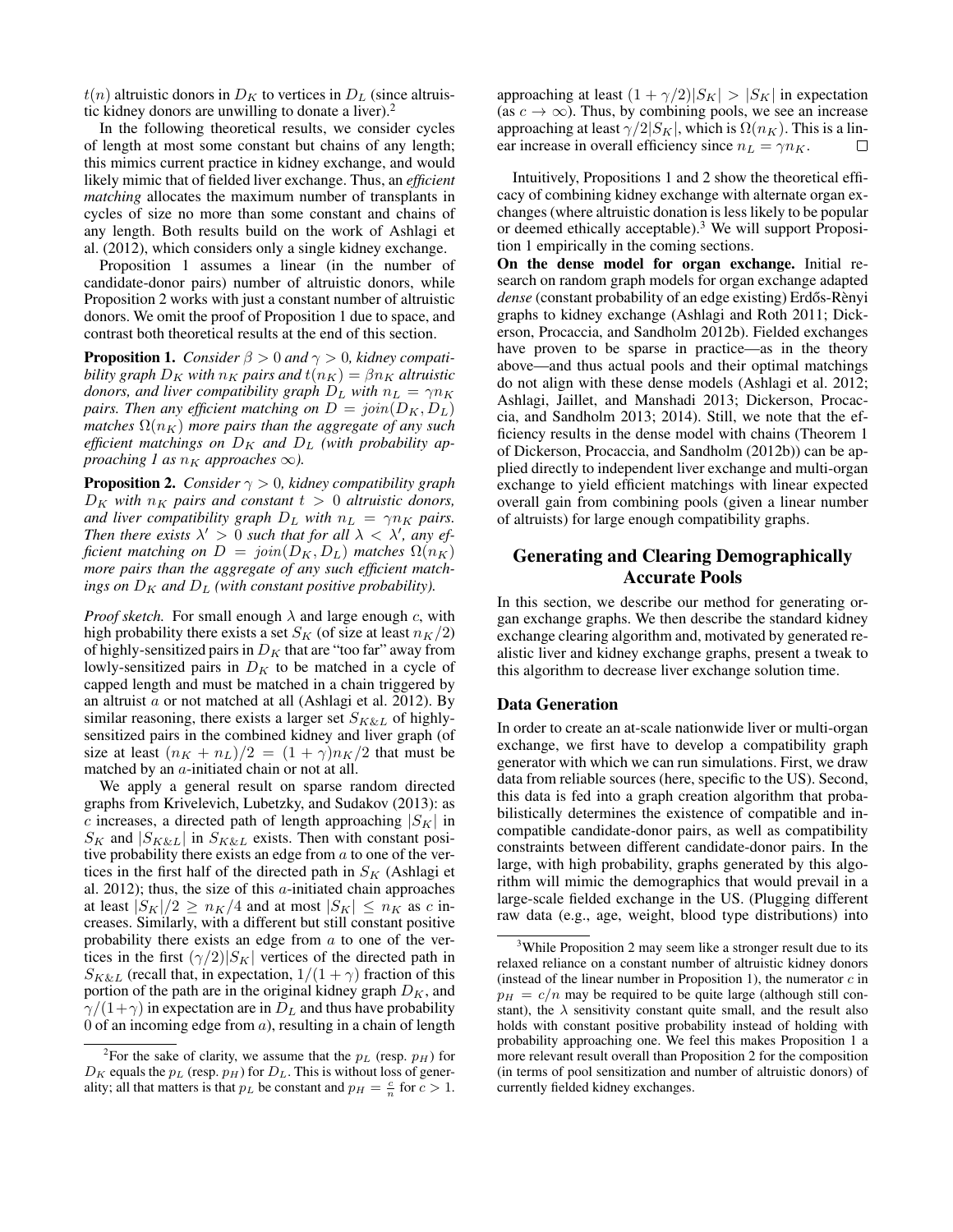the generator algorithm would provide realistic generation of non-US compatibility graphs.)

We generate kidney exchange compatibility graphs in accordance with Saidman et al. (2006); however, the compatibility of a potential liver donor with a candidate differs from that of a potential kidney donor in three critical ways. While a donor and candidate must be blood type (ABO) compatible, (a) they need not be HLA-compatible, $4$  (b) the age of the donor and candidate makes a significant difference in transplant success (Egawa et al. 2004), and (c) the donor must be heavier than the candidate (or else the donor's liver, which must be cut in two before transplantation, will not be large enough to support the donor and candidate).

Graph generation is performed as follows. For each candidate and donor, we draw a gender (from the 2010 US Census Report<sup>5</sup>); conditioned on gender, we then draw candidate blood types from the OPTN (Organ Procurement and Transplantation Network<sup>6</sup>) distribution and donor blood types from the overall US population.<sup>7</sup> We sample ages (dependent on gender) for candidates from the OPTN pool and for the donors from the 2010 US Census at a granularity level of one year. Then, given the age and gender (generated separately from OPTN data for candidate and US Census data for donors, as described earlier), we sample from a finegrained table of weights released by the Center for Disease Control (McDowell et al. 2008). For candidates requiring a kidney, HLA is sampled from the OPTN databases. During edge generation, we include an exogenous "incompatibility factor"  $f \in [0, 1]$  that randomly determines an edge failure even in the case of a compatibility success. This factor is common in the kidney literature (Ashlagi et al. 2011), and is used to account for incompleteness of medical knowledge and temporal fluctuations in candidate-donor compatibility.

#### The Clearing Algorithm

We now briefly discuss a scalable optimal kidney exchange clearing algorithm (Abraham, Blum, and Sandholm 2007), which is used in the US-wide kidney exchange; we adapt that algorithm for our liver and multi-organ exchange experiments based on characteristics of the graphs generated using the algorithm described above. At a high level, given a compatibility graph  $G = (V, E)$ , the algorithm enumerates all chains and cycles of length at most L and chooses the optimal disjoint set of these cycles and chains according to the objective function of maximizing match cardinality.

In reality the number of cycles is prohibitively large (cubic in |E| for  $L = 3$ , and exponential in |E| for unbounded chains) to write down in memory. Therefore, solving this problem hinges on a technique called *branch-andprice* (Barnhart et al. 1998), a method for incrementally generating only a small part of the model during tree search, yet guaranteeing optimality by proving that all the promising variables have been incorporated into the model. The actual solver uses several additional techniques to make kidney exchange clearing scalable for memory and time (Abraham, Blum, and Sandholm 2007). It uses empirically and theoretically motivated heuristics to seed the initial cycle (i.e., variable) set used on the model, and then incrementally brings cycles into the model depending on their shadow price, a quantitative estimate of a cycle's utility given the current model. Optimality is proven when no cycles can possibly increase the objective. The algorithm also uses specific branching heuristics and primal heuristics to construct feasible initial integral solutions at each branch. If these integral solutions match the (restricted, possibly fractional) LP solution, then the subtree can be pruned and optimality potentially proven.

A Liver-Specific Cycle Seeding Heuristic. The selection of the initial seed columns—representing individual cycles—is a heuristic process. The prior algorithm uses the cycles from two heuristically-generated feasible solutions (very few such cycles) and hundreds of thousands of randomly selected cycles from  $C(L)$ . Since enumerating  $C(L)$  in its entirety is a costly ordeal, their sampling relies on a series of random walks. Starting at a randomly chosen vertex, a random walk takes steps to new vertices. At each step, if an edge exists leading back to the initial vertex, the corresponding cycle is added to the set of seed cycles and a new start vertex is chosen. This results in a randomized, but not uniformly random, sampling of all cycles.

We define a different sampling method for the cycle seeding problem. Our generated liver compatibility graphs tended to have many more vertices with low out-degree than the corresponding kidney exchange graphs. These candidates are difficult to match. With this in mind, we conduct a biased random walk sampling in the same spirit as the prior algorithm, except weighting the selection of the randomized start vertex inversely proportional to its out-degree. This biased sampling of the set of all cycles motivates the solver to branch on hard-to-match candidate-donor pairs. This can be done efficiently through an initial sorting of the vertices by out-degree, a process whose one-time  $O(|V| \log |V|)$  runtime is overshadowed by the NP-hard clearing problem.

## Experimental Results

We now provide computational results for a hypothetical nationwide liver or multi-organ exchange, using the realistic data generated above. First, we describe timing and matching results in the *static* case, where the algorithm sees the problem in its entirety up front. Second, we describe results for the *dynamic* case, where candidate-donor pairs arrive in the pool over time and are either matched or die waiting. We show results at sizes mirroring an estimated steadystate size of a US-wide liver exchange. Finally, we explore the possibility of a multi-organ exchange, where both liverand kidney-needing candidates can swap donors in the same pool. This results in more lives being saved than were the nation to run separate liver and kidney exchanges.

<sup>4</sup> In kidney exchange, tissue type (HLA antibodies and antigens) are an important determinant of compatibility. A candidate and donor sharing antigen encodings on the same locus are more likely to result in a rejected kidney. Due to the use of suppressant drugs, this is a negligible factor in liver transplantation.

<sup>5</sup> http://www.census.gov/compendia/statab/cats/population.html

<sup>6</sup> http://optn.transplant.hrsa.gov/data/

<sup>7</sup> http://bloodcenter.stanford.edu/about\_blood/blood\_types.html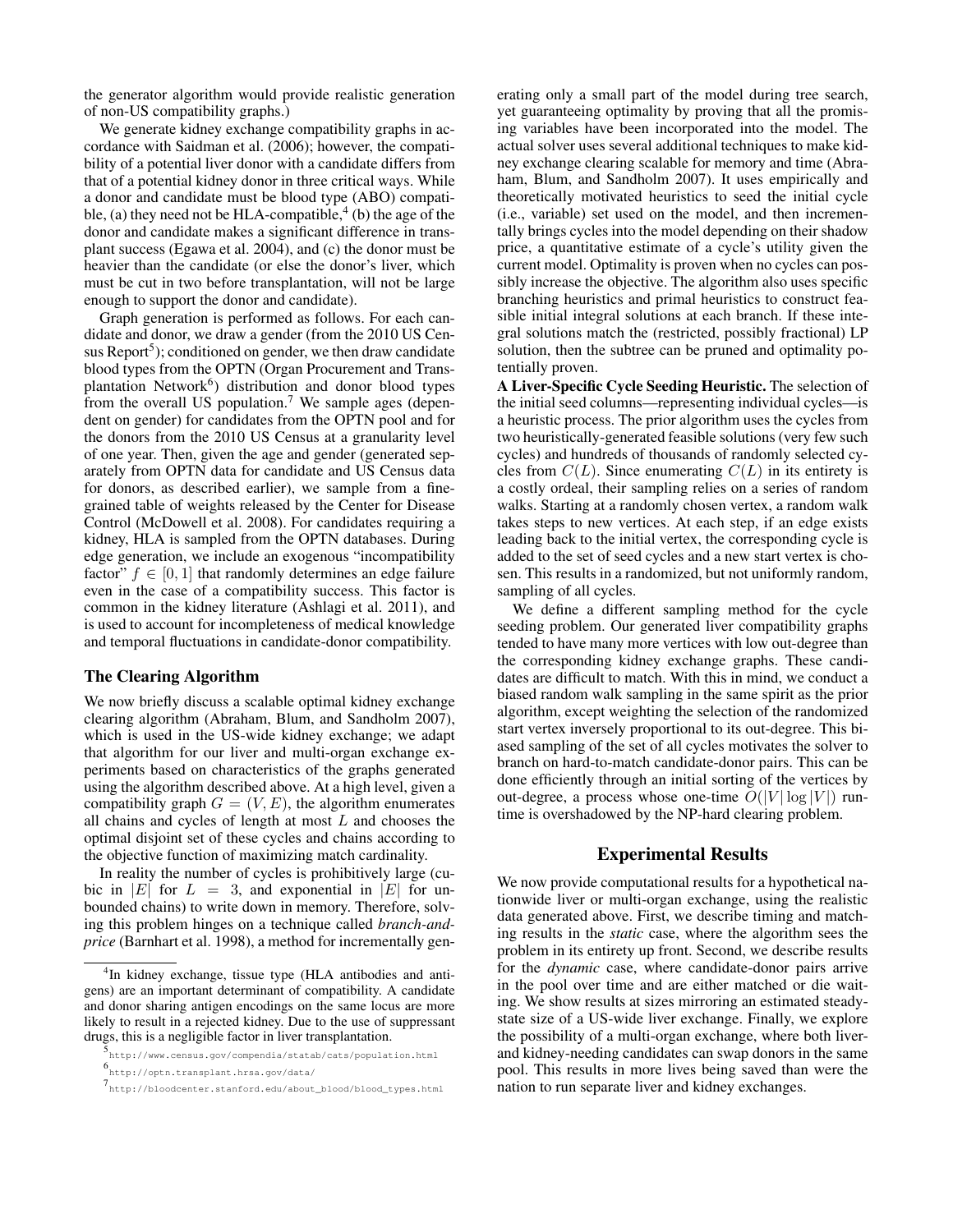### Static Liver Exchange Experiments

In the static case, the generator outputs a single graph and the optimization engine solves the clearing problem on this graph exactly once. Figure 1 shows timing results on liver exchange graphs of various sizes  $|V|$  and exogenous incompatibility rates f. Intuitively, when f is low (or zero), the optimizer must consider many more edges than when  $f$  is high, resulting in longer runtimes for denser graphs. As expected, the computation time increases drastically with graph size.



Figure 1: Match runtime (left) and percentage of candidates matched (right), varying incompatibility rate  $f$  and graph size  $|V|$ .

Figure 1 also shows the percentage of candidates matched (the number of candidates matched by the algorithm divided by the total number of candidates in the pool) as a function of compatibility graph size  $|V|$  and exogenous incompatibility rate  $f$ . Intuitively, when  $f$  is held low, the percentage of candidates matched is higher than when the incompatibility rate is high. Of interest is the match behavior as  $|V|$  increases. Regardless of f, the percentage of candidates matched increases with the size of the underlying compatibility graph. This behavior is similar to that seen in kidney exchange and motivates the need for a large (i.e., nationwide) liver exchange.

Addressing the needs of society. The estimated steadystate monthly size of the nationwide kidney exchange is 10,000 candidate-donor pairs (Abraham, Blum, and Sandholm 2007). The rate of live liver donation is 1/8th of the rate of live kidney donation (5% of all liver transplants involve live donors, compared to 40% for kidneys (Brown 2008)), although this number would hopefully increase due to the publicity of a successful exchange—we will conservatively estimate a factor of 1/2 as many live liver donors as kidney donors in steady-state. With 100,019 candidates currently waiting for a kidney and 15,770 candidates waiting for a liver in the US—and half as many live donors available—the steady-state for a US-wide liver exchange can be estimated at approximately half of 15,770 / 100,019  $\approx 8\%$  of 10,000, or roughly 800 candidates. So, our clearing algorithm should be able to handle batch runs of a nationwide liver exchange.

#### Dynamic Liver Exchange Experiments

In the dynamic case, a variable number of candidates enter and leave the pool over a period of multiple time units. While the fielded nationwide kidney exchange currently operates under the static paradigm described earlier, recent work in the kidney exchange community has shown that optimizing in the dynamic setting leads to both more realistic and higher cardinality matchings over time (Awasthi and Sandholm 2009; Ünver 2010; Dickerson, Procaccia, and Sandholm 2012a).

We start with a pool of  $|V| = 800$  candidates assumed to be highly sensitized patients who built up in the system over time. These are matched myopically. Given a matched cycle by the algorithm, we then simulate that transplant actually succeeding in real life via an exogenous parameter set to  $f = 0.7$ . If any edge in a cycle fails, that entire cycle fails, and all candidates are returned to the pool (with the failed edge removed). We simulate candidates leaving the pool (either through finding a transplant or dying). On expectation  $|V_{new}| = 226$  new candidates arrive in the pool per month, and the algorithm continues. We test over 24 months.



Figure 2: Number of candidates matched per time period in a dynamic setting over  $T = 24$  months, with an expected lifetime per candidate of 10 years (left) or 1–2 years (right).

Figure 2 shows the number of candidates matched at each time period. This is the number of candidates matched *by the algorithm*, but before the virtual failures are taken into account. On the left, 12% of candidates will be alive after 10 years, corresponding to the expected lifetime of a kidney patient on dialysis waiting for a kidney (USRDS 2007). On the right, the probability of a candidate dying is set to an expected life of 1–2 years. This mimics the urgency of needing a liver transplant. While dialysis can be used to keep a patient with failed kidneys alive, no such treatment exists for livers. This corresponds to a drop in the number of candidates matched, due to the decreased number of candidates in the pool at each time period. (Note that a large number of candidates are matched per month in the beginning when the exchange goes live because there is a large pool that has accumulated. Soon thereafter a steady state is reached.)

#### Dynamic Bi-Organ Exchange Experiments

In this section, we expand beyond simulating a dynamic liver exchange to the novel concept of multi-organ exchange. In the long run, one could imagine exchanges of multiple different kinds of organs. However, to our knowledge, only kidneys and livers have ever been swapped (and only separately). Therefore, in this section we will focus on kidneys and livers. We show that combining an independent nationwide liver exchange with a nationwide kidney exchange into a joint kidney-liver exchange results in a statistically significant increase in the number of organ transplants, which aligns with Proposition 1.

We simulate a demographically accurate bi-organ exchange featuring candidates in need of either a kidney or a liver who can swap donors in a *combined* candidate-donor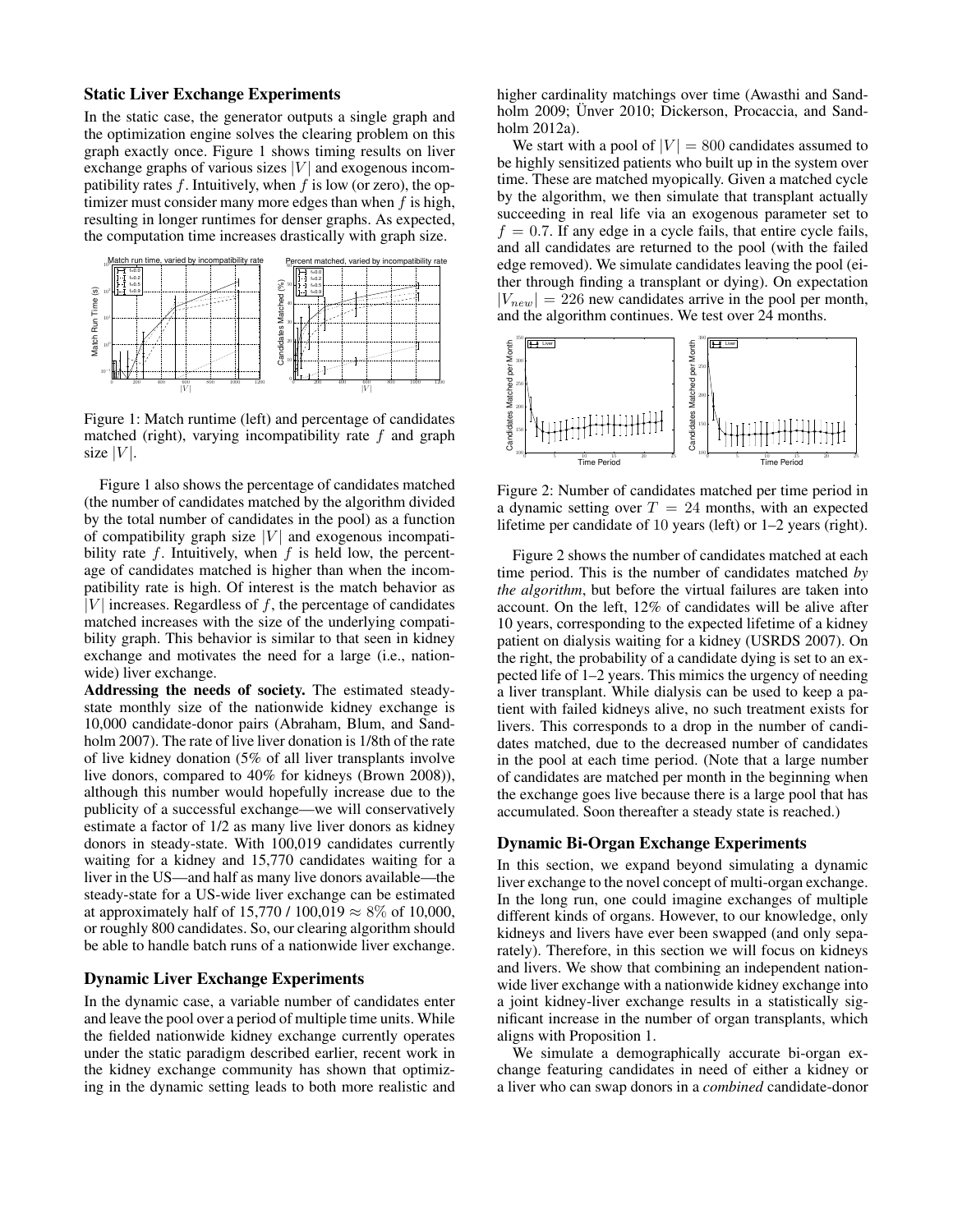pool. Approximately 85% of the candidates in the simulated pool need kidneys, while the other 15% need livers, as determined by the most recent OPTN waitlist data. We mimic the experiments in the previous section, with a starting pool size of  $|V| = 800$  candidates who are highly sensitized and are assumed to have built up in the pool over time; we also include 100 altruistic kidney donors who enter the combined pool at an expected constant rate. We use the same exogenous transplant incompatibility parameter ( $f = 0.7$ ) as in the previous section, and simulate candidate-donor pairs entering and exiting the pool in a similar fashion. To generate the candidates, we draw from the two different US distributions based on whether the candidate needs a kidney or a liver. Naturally, donors are drawn from the same US distribution in the two cases. We test over 24 months.



Figure 3: Number of matches in independent liver and kidney exchanges and a combined multi-organ exchange, per time period, in a dynamic setting over  $T = 24$  months.

Figure 3 shows the number of candidates matched each month in the combined bi-organ exchange, as well as the aggregate number of candidates matched while keeping both liver- and kidney-needing candidates in separate pools. Clearly evident is the loss of life resulting from keeping both the liver and kidney pools independent, with the bi-organ exchange matching nearly 40 more candidates per month when compared to the two independent exchanges.

When we compare the *total* number of matches made over the entire period simulated above, the difference in lives saved between two independent pools and the combined biorgan pool is more stark. In our experiments, the combined bi-organ pool produced 16.8% more matches than the sum of the two independent organ pools. An independent samples t-test revealed that the difference between the aggregate number of lives saved using independent, simultaneous liver and kidney exchanges and using a combined multi-organ exchange was significant,  $t(46) = 31.37, p \ll 0.0001$ .

### Conclusions and Future Work

We explored the possibility of extending large-scale organ exchange to include liver lobes, either in conjunction with or independently of presently fielded kidney exchange. On demographically accurate data, vetted kidney exchange clearing algorithms (with a small tweak) can also clear liver exchanges at a projected US nationwide size. We explored the prospect of multi-organ exchange, where candidates needing either a liver or kidney can swap willing donors in the same pool. We showed that such a combination matches linearly more candidates than maintaining two separate exchanges; this linear gain is a product of altruistic kidney donors creating chains that thread through the liver pool. This result is supported experimentally on demographically accurate multi-organ exchanges with high statistical significance.

This paper is intended as a first foray into automated liver and multi-organ exchange. As such, there is much room for future research (much of which is applicable to other organ exchange and even to barter exchanges beyond organs), and is motivated by experiences fielding the nationwide kidney exchange. One direction of future work is to take on the slow and politics-laden task of founding a liver exchange, or including livers in currently fielded kidney exchanges. Another is to develop scalable computational methods for the dynamic problem. Even for kidneys, the best current techniques are for simplified models ( $\ddot{U}$ nver 2010; Ashlagi, Jaillet, and Manshadi 2013; Anshelevich et al. 2013) or face computational challenges (Awasthi and Sandholm 2009; Dickerson, Procaccia, and Sandholm 2012a).

Even for the static problem, scalability problems tend to get worse with the inclusion of a recent innovation in kidney exchange—donation chains started by altruistic donors. The cycle length cap  $L$  no longer applies to chains since they do not require simultaneous execution. Recent work explores this innovation, and hits computational limits experimentally with long chains (Ashlagi et al. 2012; 2011; Dickerson, Procaccia, and Sandholm 2012a; 2012b; Gentry and Segev 2011; Gentry et al. 2009). We do not expect altruistic donors in liver exchange due to increased risk for the donor compared to kidney donation, complicating the ethical considerations of even allowing altruistic donors in the pool (Woodle et al. 2010). However, that remains to be seen. In any case, one could include chains started by kidney-donating altruists into a bi-organ exchange—if the scalability challenges of chains can be adequately addressed.

Finally, this paper (and most papers on kidney exchange) deals with optimizing algorithmic organ matches; in reality, most algorithmic matches in fielded kidney exchanges do not result in an actual transplant. We expect this would be the case in liver and multi-organ exchange as well, although the exact failure rates for liver and multi-organ exchanges would be different than the observed failure rates in currently fielded kidney exchanges due to the medical and logistical differences in the organs and the transplant processes. Making organ exchange failure-aware is a critical step toward improving yield; recent work explores this notion (Blum et al. 2013; Dickerson, Procaccia, and Sandholm 2013) to both theoretically and empirically maximize the expected number of actual transplants (possibly with respect to some fairness constraints (Dickerson, Procaccia, and Sandholm 2014) that could try to balance factors including the increased risk of liver versus kidney donation) stemming from an algorithmic match.

Regardless, the urgent societal need for liver exchange is there today, and we hope to be able to address it through a dedicated or combined liver- or multi-organ exchange.